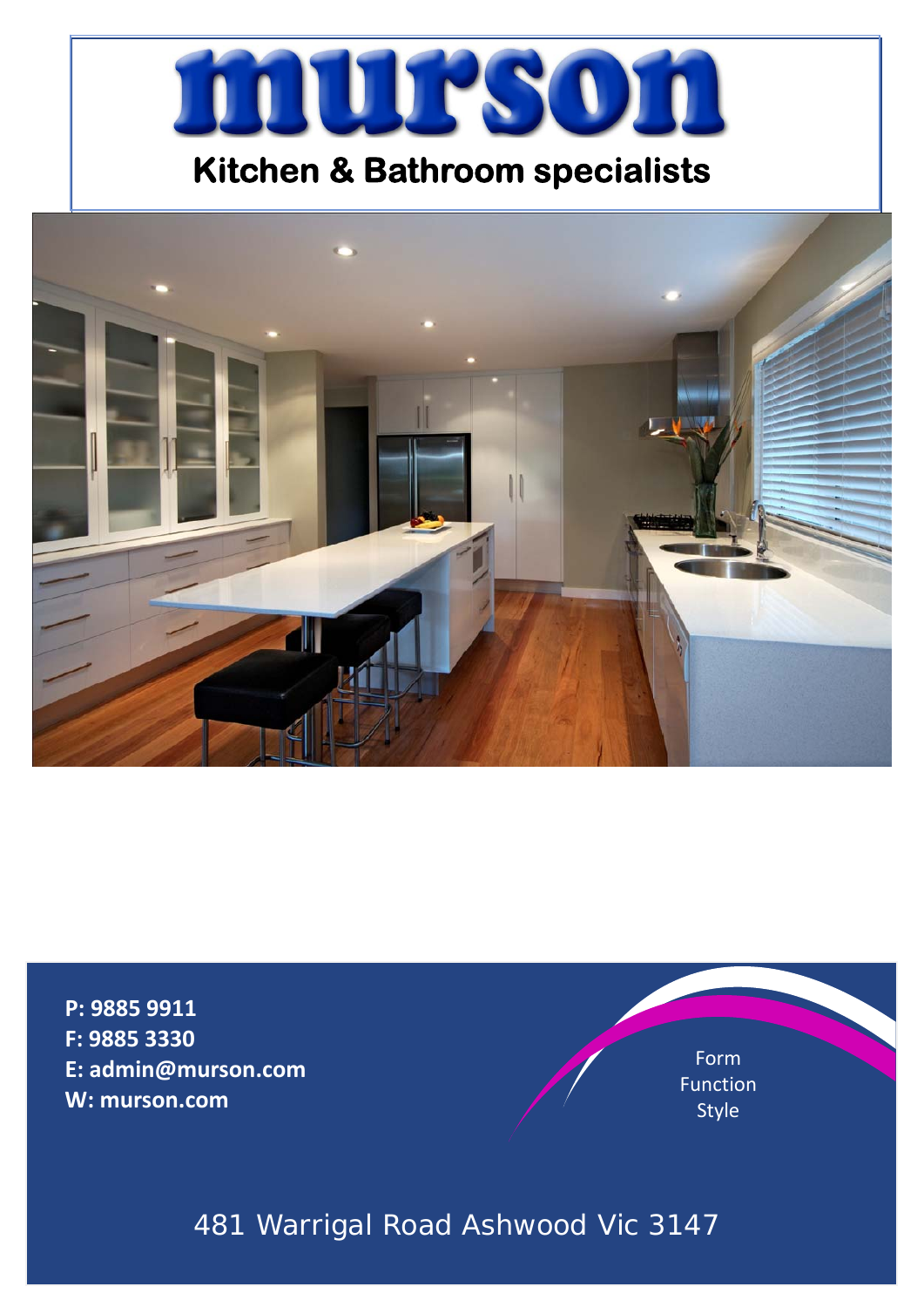

## Murson Standard Inclusions

- Cabinets made entirely from 16mm moisture resistant board including the solid backs.
- An endless selection of door profiles and high quality finishes
- All doors and drawers fitted with soft buffers to ensure quite closing.
- Adjustable shelves in our wall and floor cabinets.
- Only Blum hinges, fully concealed and infinitely adjustable . Life-time warranty.
- We use Blum Metabox and Blum Tandembox auto‐close drawer systems.
- Laminate bench tops constructed from moisture resistant board faced with your choice of a wide range of laminates from only the best suppliers.
- A large range of accessories to complement your kitchen from H'a'fele, Hettich and Blum.
- Complement your cabinetry with a wide range of bench‐top surfaces, including laminate, natural stone, Caesar Stone, Corian, Solid Timber,and Stainless Steel.

# **murson**

We understand that the kitchen is the centre of the Australian home, not only as a functioning space but a living space too.

At Murson you're working with a dedicated and qualified team whose goal is to make sure that your new kitchen project is designed to suit your individual needs. Our full service includes kitchen cabinetry, benchtops, lighting, sinks, tapware and appliances. By project managing your new kitchen we're able to co-ordinate all these elements, including professional trades so you have more time and energy for the good things in

Attention to detail and our commitment to your project are very important to us at Murson. As an Australian owned, family-run company, it is our aim to exceed your expectations with not only the quality of our product but with unrivalled service in terms of design and most importantly, installation.

Our full service – right down to the kitchen sink – is designed to make the process of creating a new kitchen easy. We incorporate the best of European design trends and functionality at an affordable price, giving you the kitchen of your dreams.

# **VISION**

Changes in kitchen design has been evolutionary rather than revolutionary, but that itself might be changing: we're entering a period where some dramatic changes in the kitchen as we know it are taking place.

Integrating the kitchen with other living spaces of the home means adapting the kitchen design to seamlessly blend the form, function and style of the kitchen with leisure and entertaining zones.

Technology is impacting on kitchen design; changes in appliances and the addition of internet and media connectivity require new thinking and specification within the kitchen.

At Murson we consider all your needs and wants when de-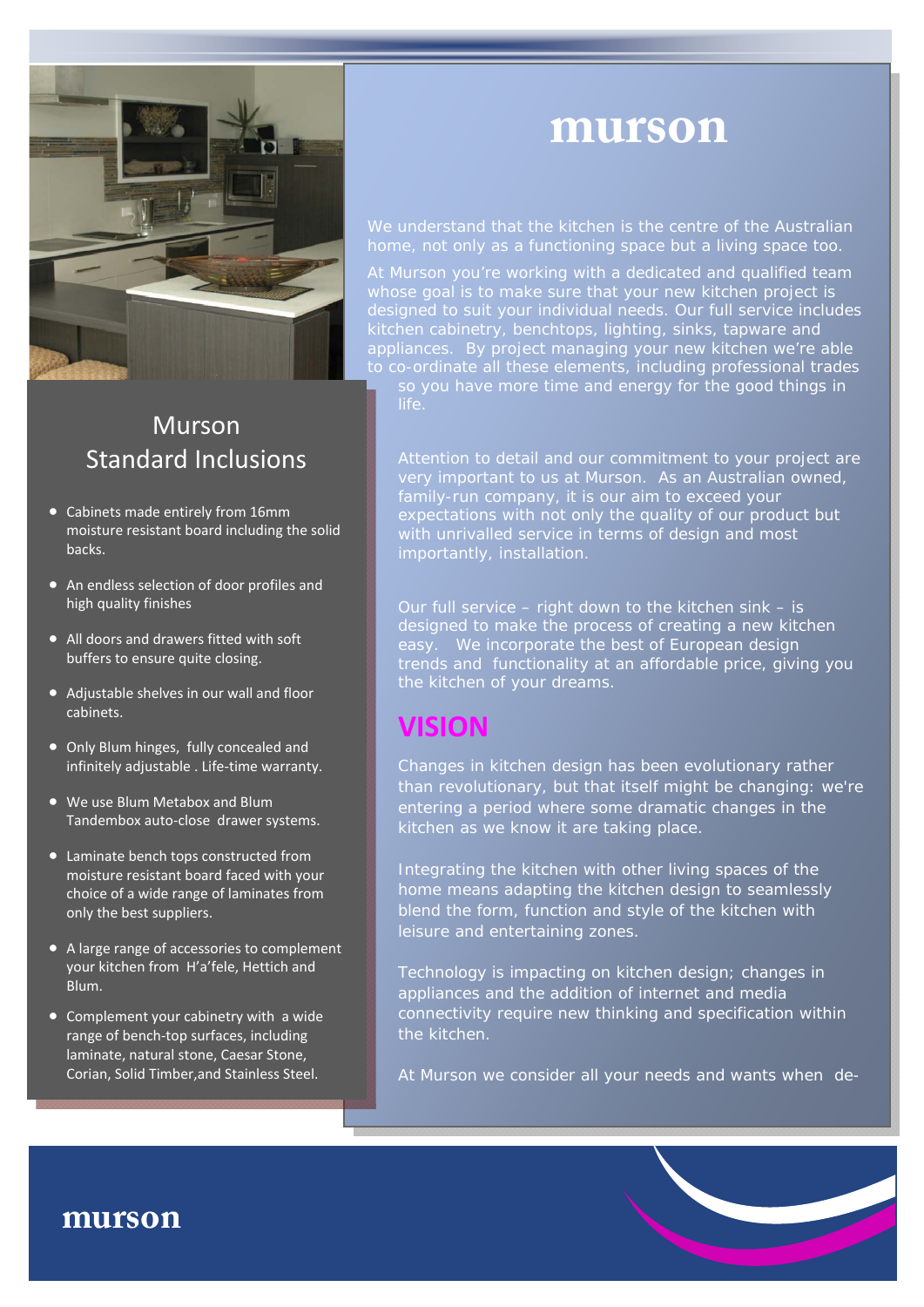# **murson**

- Professional Award Winning Design Service
- Relaxed, customer service focus
- Straightforward, comprehensive documentation, including detailed CAD plans and 3D drawings
- Full project management, coordinating design, construction, installation and trade work (electrical, plumbing etc)
- Qualified and accredited site check
- Registered, appropriately licensed and insured trades people, builder, plumber, electrician, tiler and plasterer.





## Smart Kitchens

The kitchen is a key part of the home and right now significant changes are taking place. With a shift towards open plan living, consumers are demanding their kitchen appliances and fittings not only act smart but double as feature pieces reflecting the overall design of the home.

Providing kitchens that possess a beauty or uniqueness (FORM), with a clear and practical purpose (FUNCTION) and that have a design edge or individual quality (STYLE) for our clients is our top priority

# **FORM**

**the manner of arranging and coordinating parts for a pleasing or effective result**

# **FUNCTION**

**to perform a specified action or activity; work; operate**

**an elegant, fashionable, or luxurious mode of living:** 

**At Murson we believe that your kitchen must be ergonomically correct; it must function effectively; it must suit your home; it must suit the intended purpose; and we need to work to to ensure that our designs meet your budget.**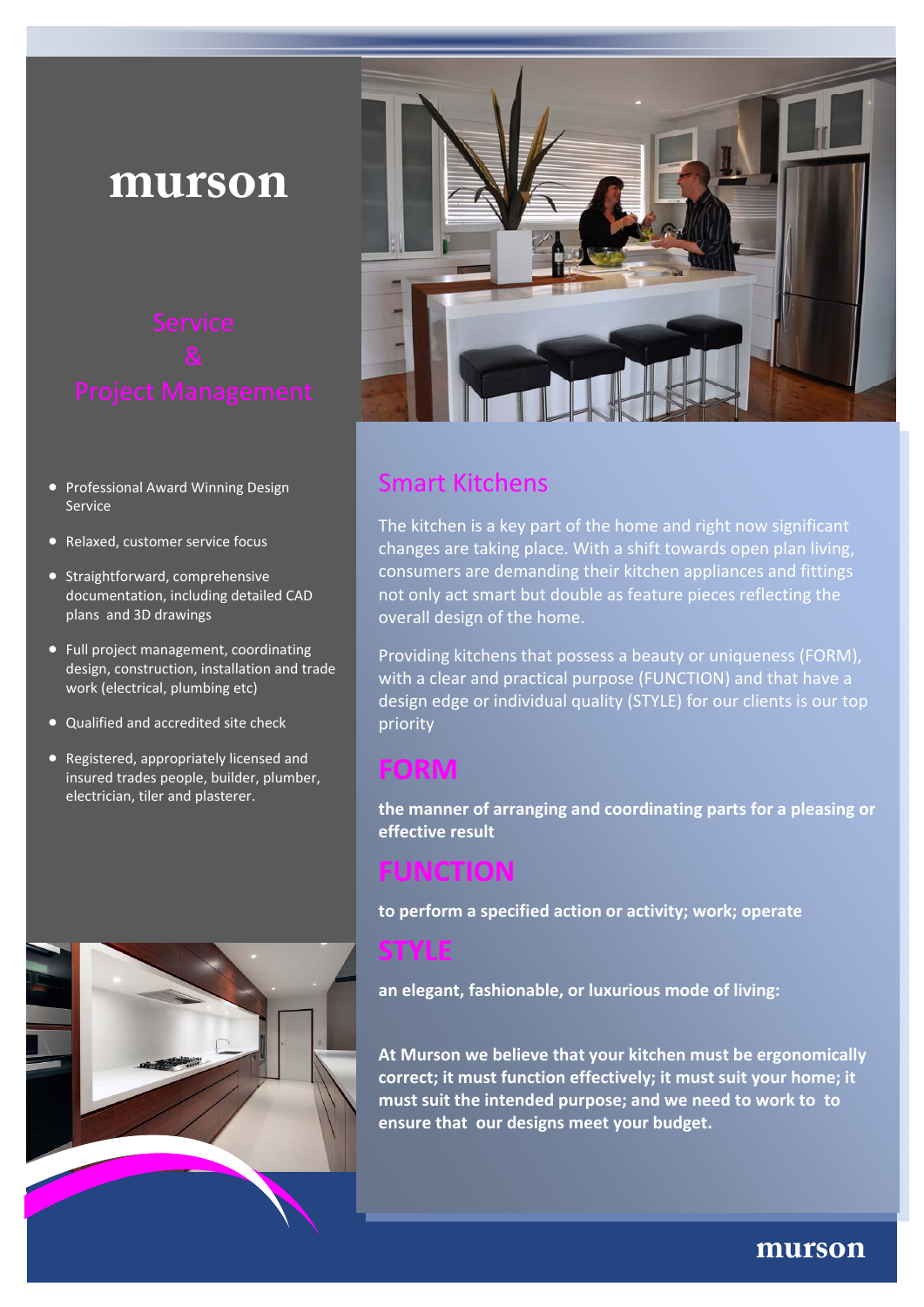## **VISIONARY CONCEPTS**

This visionary concept has as its core the idea that the old ideas of kitchen design have to be discarded. For decades kitchen design has been dominated by the concept of the 'work triangle' created by the refrigerator, sink and stove. Every other aspect of layout has been subordinated to the idea that 'efficiency' comes from a fixed, and minimal, 'work path' between these three major kitchen appliances. In today's kitchens people are helping, talking, cooking, doing homework, reading the paper, cruising the refrigerator, even watching TV.

Blum's visionary concept recognizes this, asking the question, '...if kitchens are the heart of the home, how come only one person at a time can use them?'

Their answer was to abandon the idea of built-in elements ranged side-by-side, opting instead for flexible working spaces and utilizing modular units able to be integrated into the changing use of spaces. Kitchen cabinets become 'furniture' movable, multi-purpose and functional.

Kitchen designers have already caught up with the Blum concept. Taking their cue from restaurants, where cooks work in zones dedicated to specific tasks, our designers are defining the domestic kitchen layout in four zones, or work stations; wet, dry, hot and cold.

**The wet zone** includes the sink, dishwasher and any appliances linked to water, like the coffeemaker or electric jug. Other items like a salad spinner, colander or cleaning supplies would be kept in the same zone.

**The dry zone** is where most food preparation is done. It uses a lot of counter space and includes cupboards, drawers, the pantry and non-refrigerated storage space for perishables like fruit and bread.

**The hot zone** houses the cook top, the oven and appliances like toasters. It also includes storage for pots and pans, cooling racks, pot holders and utensils.

**The cold zone** is anchored by the refrigerator. Storage containers and plastic wraps for leftovers are kept nearby.

How those zones are laid out depends on the particular needs of the family. The only predictable factor is the demand for flexibility, more than one working in the kitchen space at any given time and an emphasis on 'personalizing' the space. As the idea of the kitchen as a logistical, functional unit takes hold, it will mean an entirely new paradigm for kitchen manufacturers.

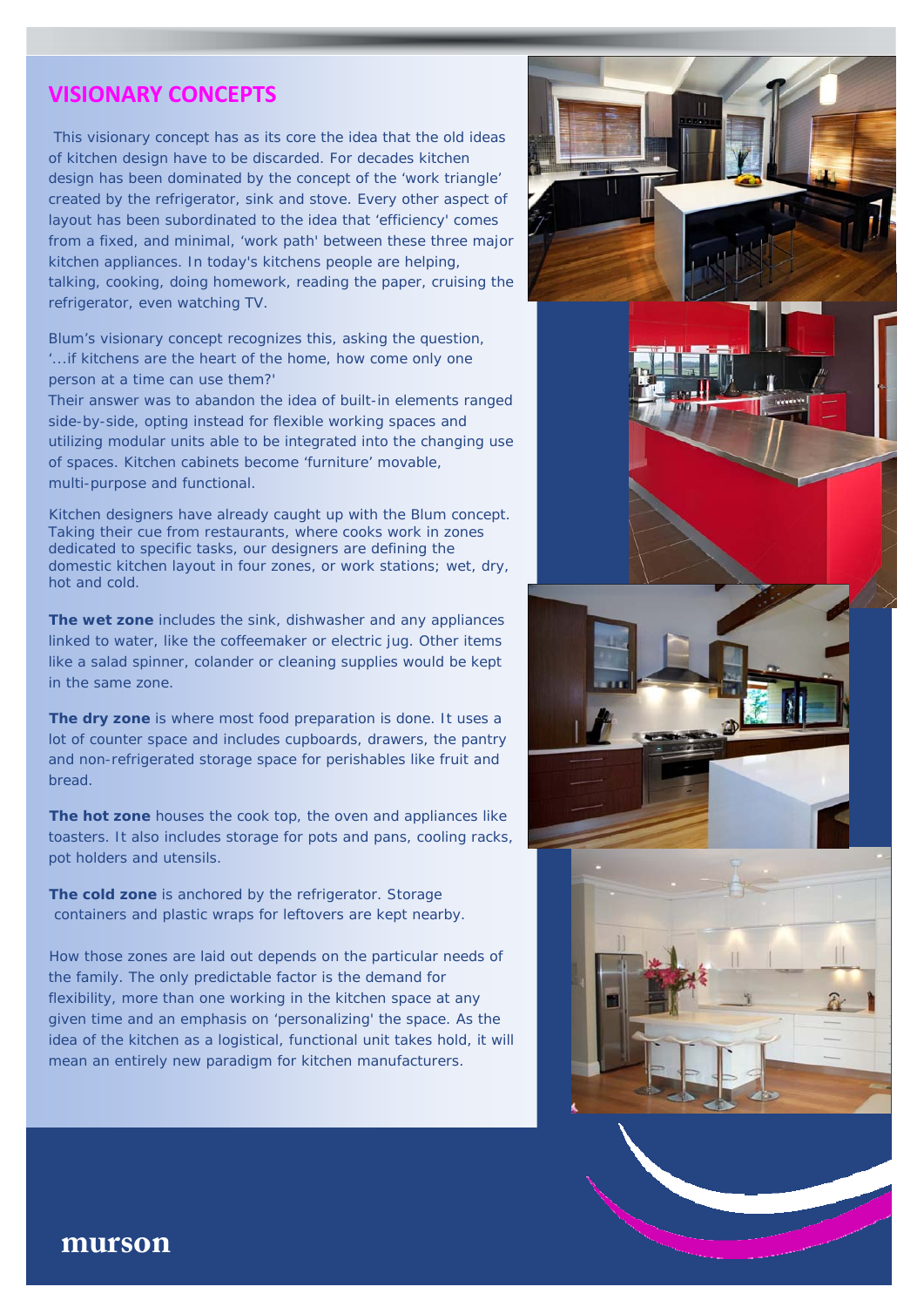## **HIA award winning designers**

At MURSON we have an award winning, skilled team of designers as well as an in house colour consultant. Combined we have many years of experience in designing kitchens that not only look great but more importantly function well. You see it does not matter the size or space you have - we can design a kitchen that will not only meet your needs but your budget as well. Creating functional space as the centre point of the family home which is guaranteed to enhance your life style, just one of three reasons to choose a Murson kitchen.



# **WHY murson**

## **locally owned and operated**

Murson was established in Melbourne in 1996, starting with a small showroom and a conservative factory manufacturing the highest quality of kitchen. After 15 years we now employ over 20 people with a much larger factory operation as well as our continuously updated showroom.

Murson enjoys continuous family ownership which allows for growth and meeting the needs of the people of the Melbourne metropolitan both in service and quality.

With each individual kitchen being custom made our aim now is to exceed your expectations therefore choosing a Murson Kitchen guarantees a great end result.

## **7 year guarantee**

Nothing but the best in service, quality of product and craftsmanship is what we supply at Murson.

We at Murson are long standing members of the HIA.

We are also licensed and works to Workcover standards using fully licensed trades people including a licensed supervisor.

Therefore we provide you with a 7 year guarantee on any defect on materials or workmanship. We do this with confidence as we take pride in every kitchen we manufacture no matter how big or small. That's why choosing a Murson Kitchen brings peace of mind.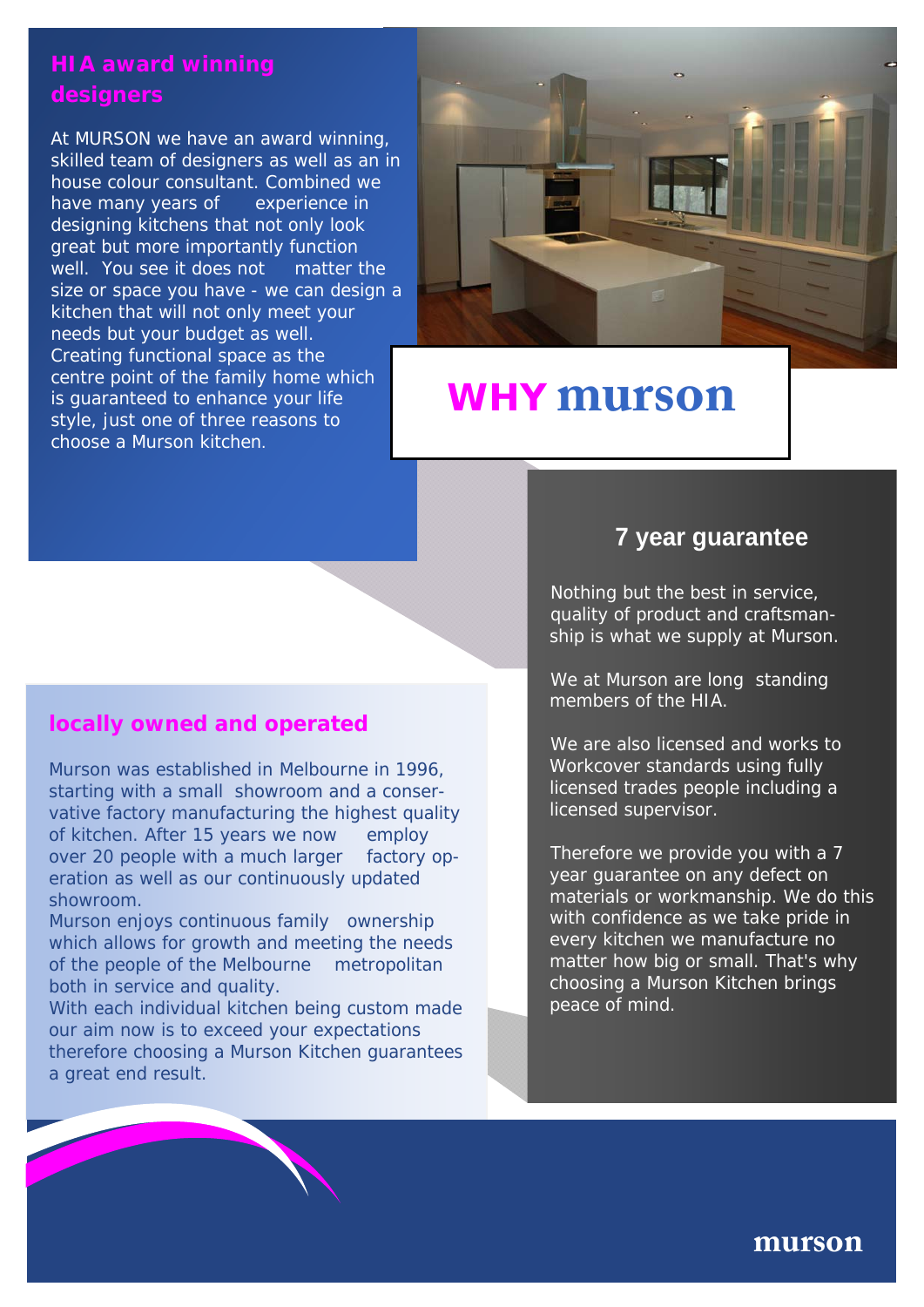| next steps                                                                                                                          |
|-------------------------------------------------------------------------------------------------------------------------------------|
| A Murson team member will contact you when your quote and 3D<br>drawings are complete to invite you into the showroom to view them. |
| Plans and quote are viewed in the showroom and alterations made if<br>necessary.                                                    |
| Colours, finishes, hardware and other items decided on.                                                                             |
| Contracts prepared for signing.                                                                                                     |
| Appliance choices are made and finalized. This needs to be done be-<br>fore Site Inspection                                         |
| Site inspection performed on site by one of our qualified team.                                                                     |
| Production drawings will be emailed to you for final approval.<br>This is to double check everything is exactly how you want it.    |
| One of our murson team will contact you to book in a<br>commencement date for your renovation.                                      |
| Delivery of your cabinetry will usually be one day prior to<br>installation. This will be confirmed with you closer to the date.    |
| Renovation will continue over the estimated time frame                                                                              |
| Enjoy your new space created just for you, enhancing your<br>lifestyle and value of your home.                                      |

г

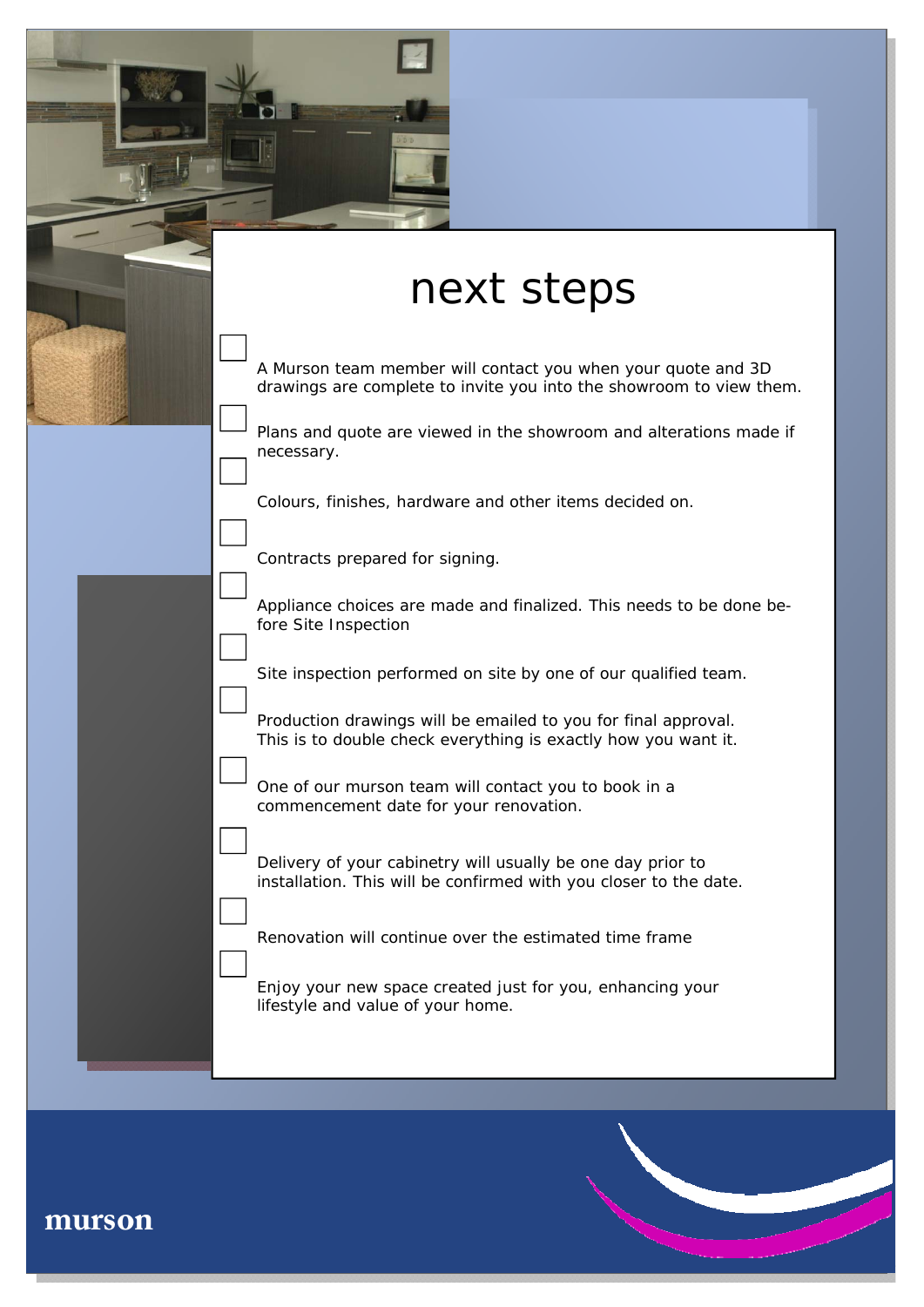